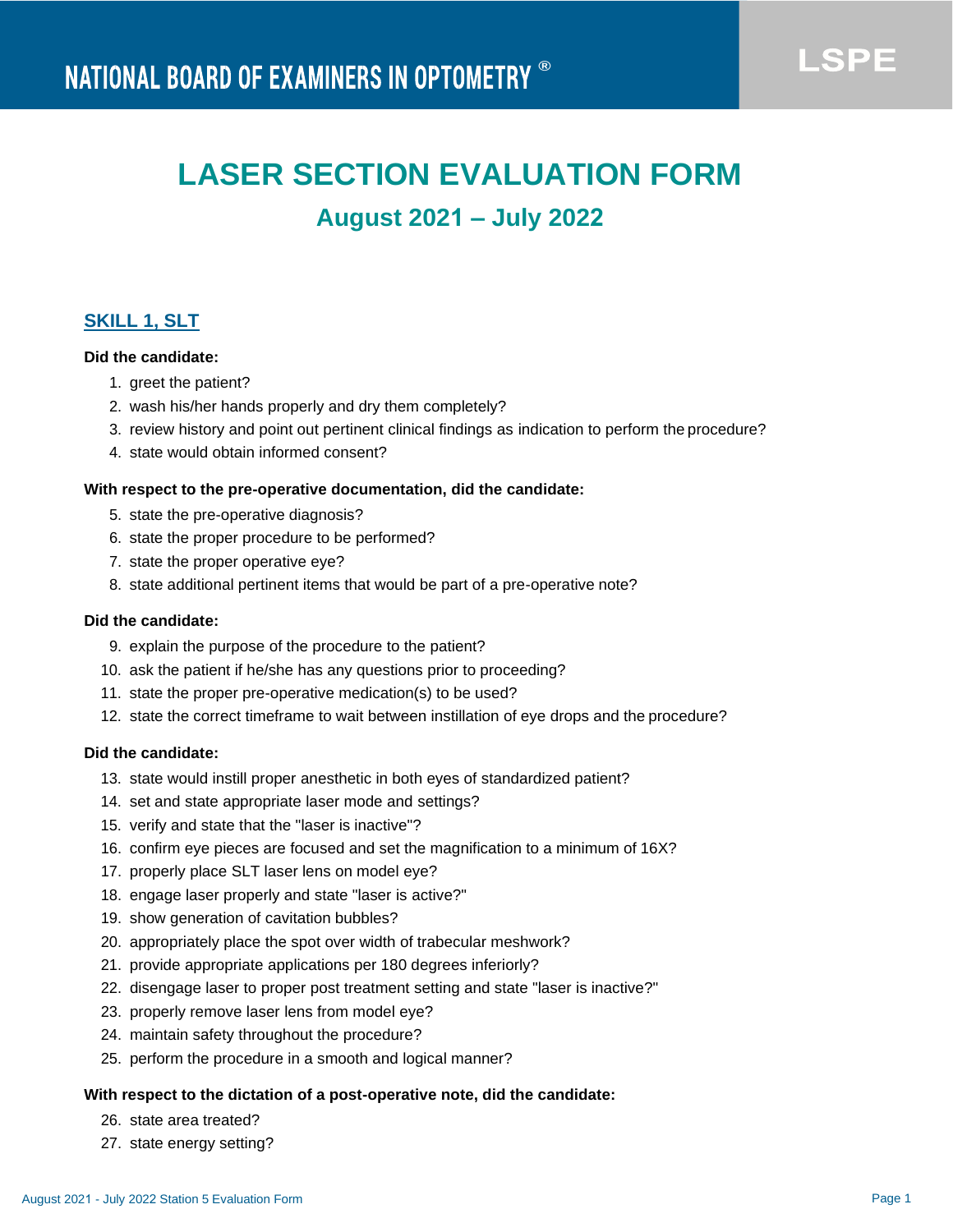- 28. state total energy?
- 29. state number of degrees treated?
- 30. state how patient tolerated the procedure?
- 31. state patient disposition post-treatment?
- 32. state proper immediate post-operative medication(s)?
- 33. state that visual acuity should be measured?
- 34. state that the anterior chamber and cornea should be evaluated?
- 35. state that IOP should be checked at appropriate time interval?

#### **Regarding post-operative patient education, did the candidate:**

- 36. give the patient proper post-operative home care instructions including medication?
- 37. remind the patient to continue appropriate glaucoma medications?
- 38. give the patient proper return to clinic instructions?
- 39. give the patient emergency office contact information?
- 40. ask the patient if he/she has any questions before leaving office?

#### **SKILL 2, PERIPHERAL IRIDOTOMY**

#### **Did the candidate:**

- 41. ask patient if compliant with pre-operative medication instructions?
- 42. explain the purpose of the procedure to the patient?
- 43. ask the patient if he/she has any questions prior to proceeding?
- 44. state that IOP should be checked?
- 45. state the correct eye to instill drops?
- 46. state the proper pre-operative medication(s) to be used?
- 47. state the correct timeframe to wait between instillation of eye drops and the procedure?
- 48. state would instill proper anesthetic in both eyes of standardized patient?

#### **Did the candidate:**

- 49. set and state appropriate laser mode and settings?
- 50. verify and state "laser is inactive?"
- 51. properly select appropriate PI location and crypt?
- 52. properly place iridotomy laser lens on the model eye?
- 53. properly focus aiming beams on target crypts?
- 54. engage laser properly and state "laser is active?"
- 55. properly perform procedure not to exceed recommended 150mJ of maximum energy?
- 56. state would observe pigment plume as endpoint of procedure?
- 57. disengage laser to proper post treatment setting and state "laser is inactive?"
- 58. properly remove laser lens from model eye?
- 59. maintain safety throughout the procedure?
- 60. perform the procedure in a smooth and logical manner?

#### **With respect to the dictation of a post-operative note, did the candidate:**

- 61. state clock hour location treated?
- 62. state energy setting?
- 63. state total energy?
- 64. state how patient tolerated the procedure?
- 65. state patient disposition post-treatment?
- 66. state proper immediate post-operative medication(s)?